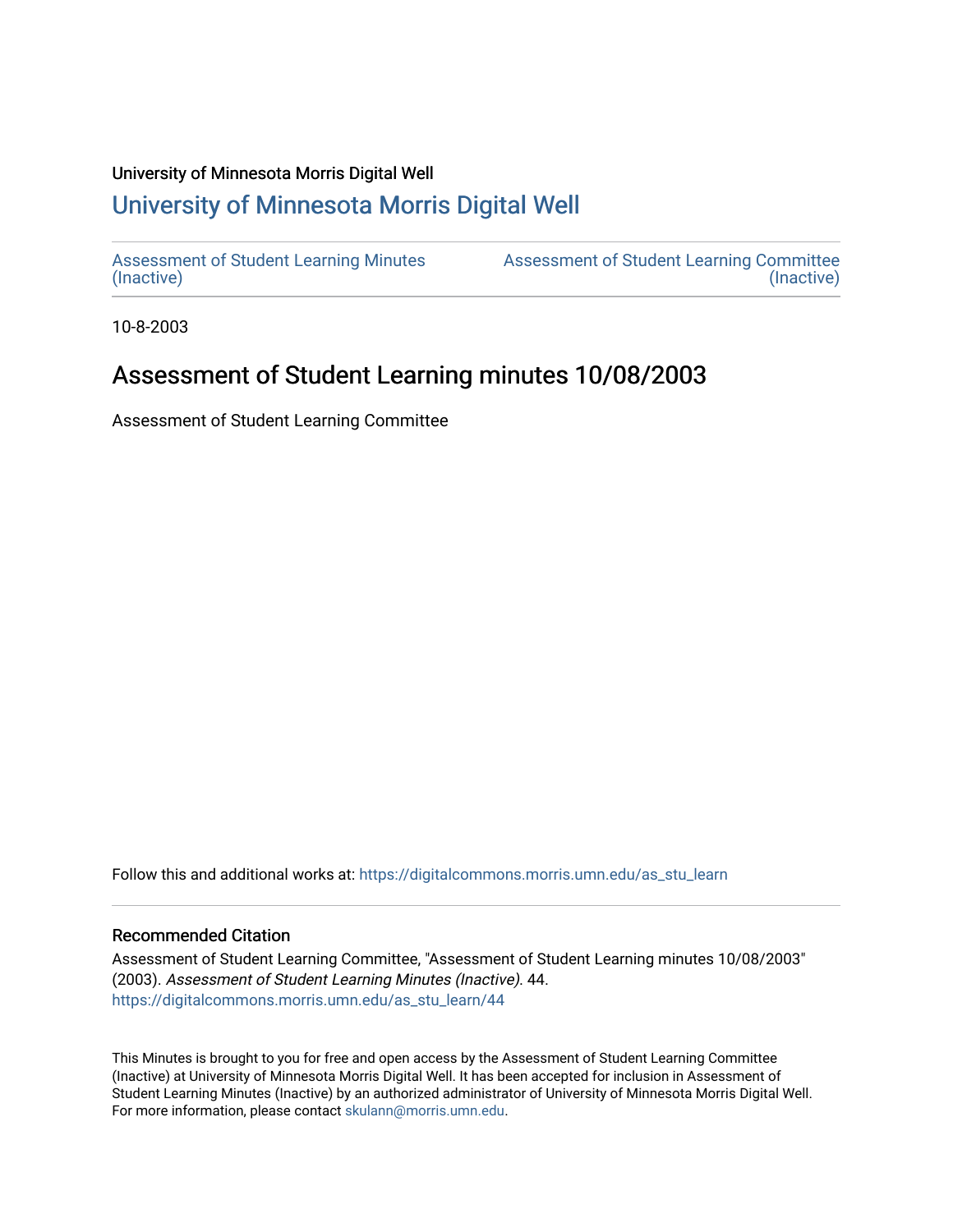| DATE:           | October 8, 2003                                                                                                                               |
|-----------------|-----------------------------------------------------------------------------------------------------------------------------------------------|
| <b>SUBJECT:</b> | Assessment of Student Learning Committee Minutes                                                                                              |
| <b>PRESENT:</b> | Katherine Benson (Chair), James Hall, Stephen Burks, Nancy Helsper, Paul Myers, Ray Sibul,<br>Michael O'Reilly, Jessie Hass, and Tim Lindberg |
|                 | <b>EXCUSED:</b> Dwight Purdy                                                                                                                  |
| <b>ABSENT:</b>  |                                                                                                                                               |
|                 |                                                                                                                                               |

The ASL meeting began at 10:00 AM in Prairie Lounge with introductions and a welcome to new committee members.

### **Announcements**

Benson said that Jessie Hass has replaced Joanna Solotaroff (student representative). Hass will also serve on the Service-Learning Assessment sub-committee. The members of the Service-Learning Assessment Sub-committee include Argie Manolis (chair), Jim Hall, Annie Olson, Jesse Hass and Tammy Faux. Benson will send a letter to each of the sub-committee members.

Benson said that she notified Bezanson that the students from Speech Communication were welcome to observe the ASL Committee, but Bezanson said because of alternating meeting times, the students would not be observing the committee.

Benson asked for any addition or corrections to the ASL minutes dated September 19, 2003. Motion: (Hall/Sibul) to approve the minutes unanimously approved as written.

### **GenEd sub-committee** (Helsper, Burks)

Helsper distributed to committee members a copy of the Memo that was sent to the Curriculum Committee. The memo dated 1/24/03 was a request for measurable objectives for the remaining eleven components of the General Education Requirements by the end of Spring Semester 2003. Helsper noted that we did not pass the NCA 2000 evaluation in the area of assessment of student learning. She said that because we were missing 11 of 13 goals, the Curriculum Committee was asked how to handle it. A sub-committee was set up to establish goals and measures for General Education, hereinafter called GenEd. Benson asked if there is an official name for the sub-committee, because it is confusing to have two GenEd sub-committees; (the ASL committee has a GenEd sub-committee, too). Helsper suggested it be called the Goals and Measures GenEd Sub-committee. Helsper noted that our ASL GenEd subcommittee develops, administers, and evaluates the overall GenEd Exit Survey.

It was noted that Pederson would send copies of the NCA Evaluation Report (April 10-12, 2000) to committee members.

Helsper said that the ASL GenEd sub-committee has been working on the GenEd Exit survey. Because of the length of the survey, copies were not made for committee members, but she noted that members were e-mailed the URL link to the survey. Helsper said that at this point they have the results for the first and sec-ond questions for each of the objectives that are included in the packet. Helsper said that the 2001 GenEd survey had a response rate of only 34%, but noted that because of coding problems, this was considered a pilot year. GenEd Survey 2002 had a response rate of 48.1%, and GenEd Survey 2003 had a response rate of 57.4%. Helsper said after reviewing the surveys, a couple of questions arose; 1) Is the timing right? and 2) should they continue with the same questions? Helsper continued to say that each student is offered a \$5.00 coupon from the bookstore as an incentive to complete the survey. Helsper said that after the sub-committee meeting yesterday,the confidence level has been added to the survey results. Helsper discussed with the committee the Summary of Scores for Importance of General Education Objectives, noting that the sub